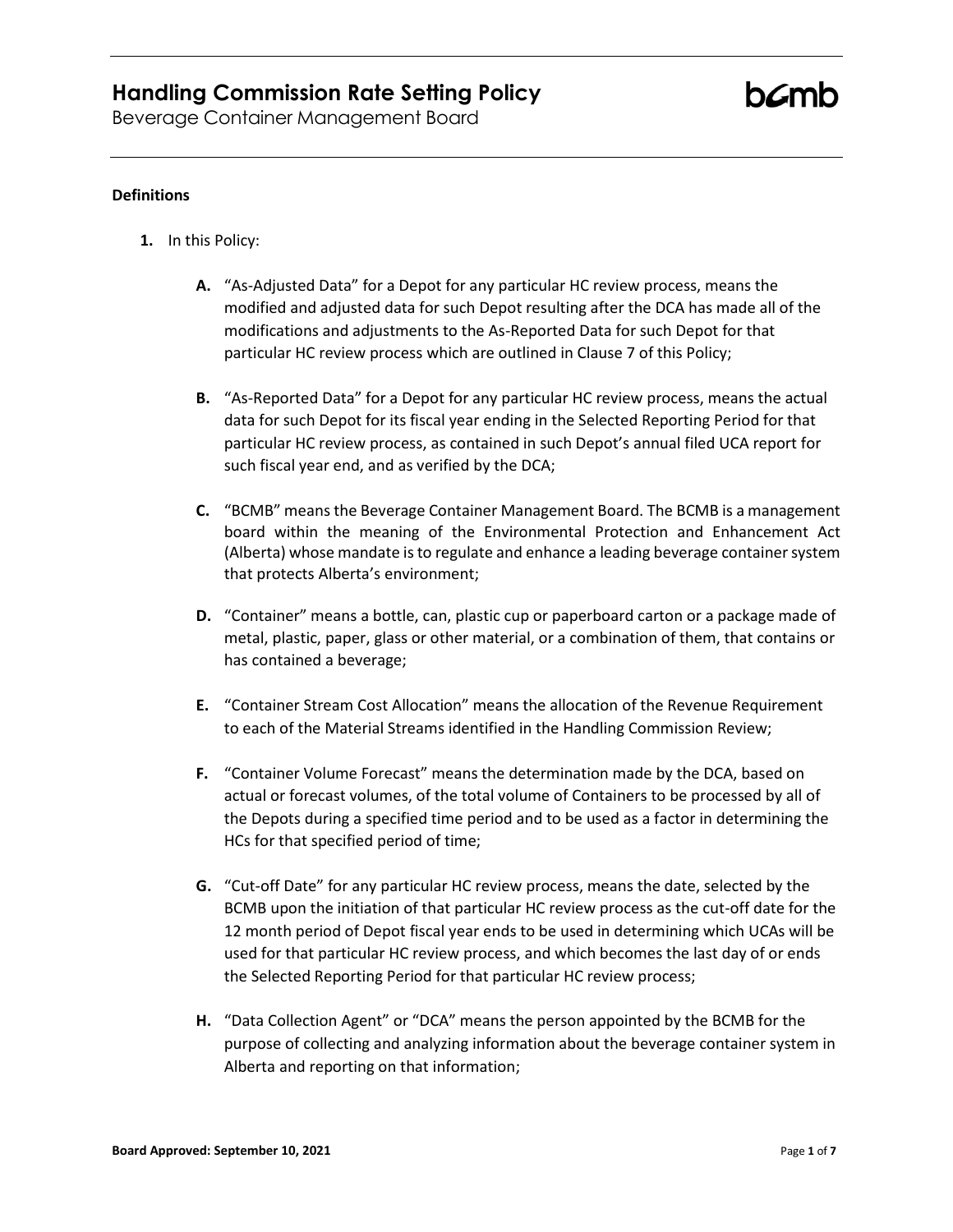Beverage Container Management Board

- **I.** "Depot" means a place operated as a business for the collection of empty Containers;
- **J.** Depot Viability Handling Commission" is the amount payable to a Depot in addition to the Handling Commission for the first 1.5 million containers shipped to the CSA by that Depot in every calendar year commencing January 1, 2022, excepting refillable containers and regardless of whether there is a change in effective control of the Depot or a change of Permit Holder at the Depot location;
- **K.** "Facilitated Negotiations" means the negotiations between the Interested Parties with the assistance of a Facilitator in accordance with the rules set out in the Handling Commission By-law, in an effort to reach an agreement setting Handling Commissions;
- **L.** "Handling Commission" or "HC" means the amount payable for each Container collected from a Depot in accordance with section13(b) of the Regulation;
- **M.** "Implementation Date" for any particular HC review process, means the actual effective date of the implementation by the BCMB of the new HCs resulting from that particular HC review process;
- **N.** "Implementation Year" for any particular HC review process, means the 12 full months prior to and including the Implementation Date for that particular HC review process;
- **O.** "Implementation Year Container Stream Cost Allocation" for any particular HC review process, means the Container Stream Cost Allocation for the Implementation Year for that particular HC review process, where such Container Stream Cost Allocation has been determined through that particular HC review process and where such Container Stream Cost Allocation has been used in setting the new HCs to be approved by the BCMB for that Implementation Year;
- **P.** "Implementation Year Revenue Requirement" for any particular HC review process, means the Revenue Requirement and associated Container Volume Forecast for the Implementation Year for that particular HC review process, where such Revenue Requirement and associated Container Volume Forecast have been determined through that particular HC review process and where such Revenue Requirement and associated Container Volume Forecast have been used in setting the new HCs to be approved by the BCMB for that Implementation Year;
- **Q.** "Revenue Requirement" means the amount of money that all Depots as a group must collect through Handling Commissions and Depot Viability Handling Commissions in a given period of time in order to recover prudently-incurred costs and expenses and to earn a fair pre-tax return;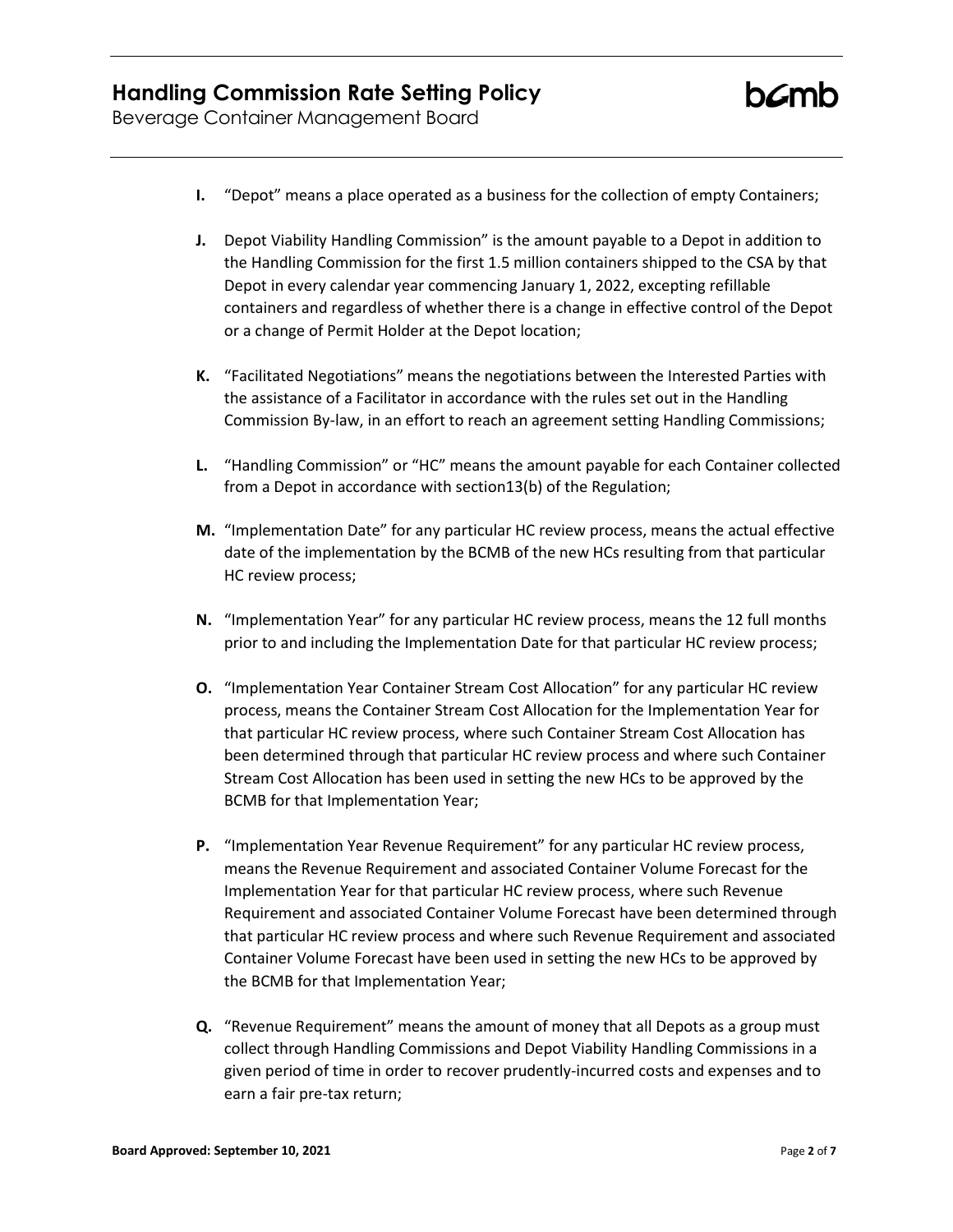Beverage Container Management Board

- **R.** "Selected Reporting Period" for any particular HC review process, means the 12 month period of time prior to and ending on the Cut-off Date for that particular HC review process and to be used by the DCA as the relevant reporting period for Depots in determining the HCs for that particular HC review process;
- **S.** "Study System" for any particular HC review process, means all those Depots, that filed an annual UCA report verified by the DCA for their respective fiscal year ending in the Selected Reporting Period for that particular HC review process, and upon whose data the DCA is basing calculations for the Revenue Requirement determination for that particular HC review process;
- **T.** "Target Date" for any particular HC review process, means the theoretical effective date, selected by the BCMB at the beginning of that particular HC review process, on which the BCMB intends to have the resulting new HCs effectively adopted and implemented by the BCMB;
- **U.** "Target Year" for any particular HC review process, means the 12 full months prior to and including the Target Date for that particular HC review process;
- **V.** "Target Year Container Stream Cost Allocation" for any particular HC review process, means the Container Stream Cost Allocation for the Target Year for that particular HC review process, where such Container Stream Cost Allocation has been determined through that particular HC review process and where such Container Stream Cost Allocation has been used in setting the new HCs to be approved by the BCMB for that Target Year;
- **W.** "Target Year Revenue Requirement" for any particular HC review process, means the Revenue Requirement and associated Container Volume Forecast for the Target Year for that particular HC review process, where such Revenue Requirement and associated Container Volume Forecast have been determined through that particular HC review process and where such Revenue Requirement and associated Container Volume Forecast have been used in setting the new HCs and Depot Viability Handling Commissions to be approved by the BCMB for that Target Year;
- **X.** "Total System" for any particular HC review process, means all Depots operating within Alberta during the Selected Reporting Period for that particular HC review process; and
- **Y.** "Uniform Code of Accounts" or "UCA" means the series of forms identified as such and provided to each Depot by the Data Collection Agent for the purpose of collecting financial and operational data on an annual basis.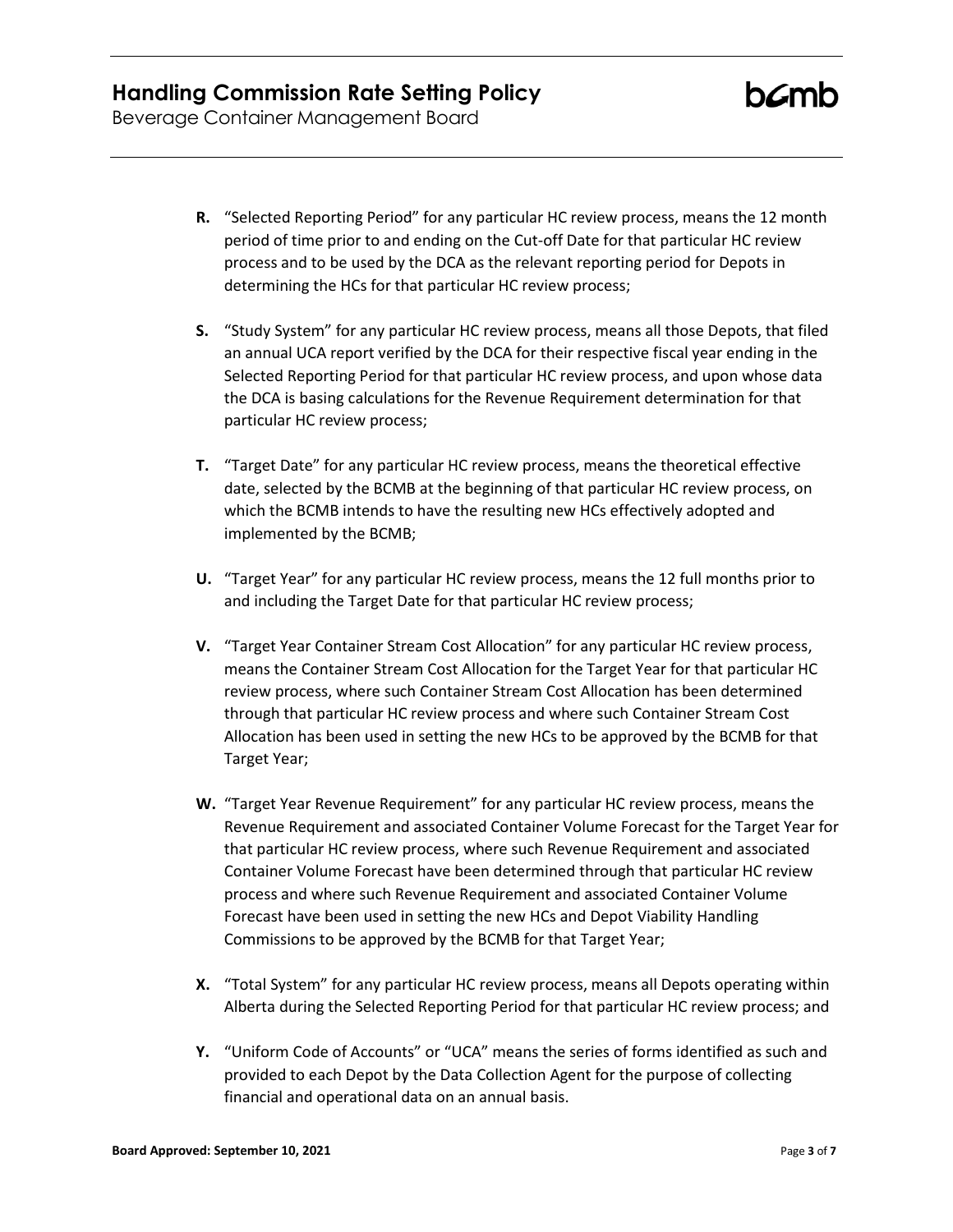Beverage Container Management Board

### **Background to Policy**

- **2.** Utility rates are generally set for the time period in which such rates are to be in effect. To ignore the potential impacts of future cost escalation or de-escalation, or of changes in Container volumes handled (i.e. revenues), may violate applicable regulatory principles.
- **3.** Profit-motivated utilities are provided with an opportunity to increase their profits by lowering their costs. Typically, regulators approve costs on a prospective basis and any cost reductions (e.g. productivity improvements) or cost increases (e.g. lack of productivity), accrue to utility shareholders in the short term. However, when such utilities apply for new rates, a new forecast and any cost reductions or productivity improvements, or cost increases, are captured in the forecast and accrue to utility consumers.
- **4.** Timely and current rate setting assists with reducing this regulatory lag inherent in the lengthy timelines required for regulators to properly process utility applications.

#### **Initiation of Handling Commission Review Process**

- **5.** Upon initiating a particular HC review process, the BCMB will:
	- **A.** Select a Target Date;
	- **B.** Select a Cut-off Date; and
	- **C.** Select a time and motion report, a real estate expert report, a return margin expert report, and an indices report to be used for that particular HC review process or initiate a process whereby these reports will be completed within the timelines required by the DCA.
- **6.** After the Target Date and Cut-off Date have been selected by the BCMB for a particular HC review process, the DCA will be directed by the BCMB to commence its work for the BCMB for that particular HC review process.

#### **DCA Adjustments to As-Reported Data**

**7.** In any particular HC review process, in the process of establishing the applicable Target Year Revenue Requirement, and in the process of setting HCs to commence on the applicable Target Date, all of the As-Reported Data collected by the DCA for that particular HC review process shall be adjusted by the DCA in accordance with the following guidelines: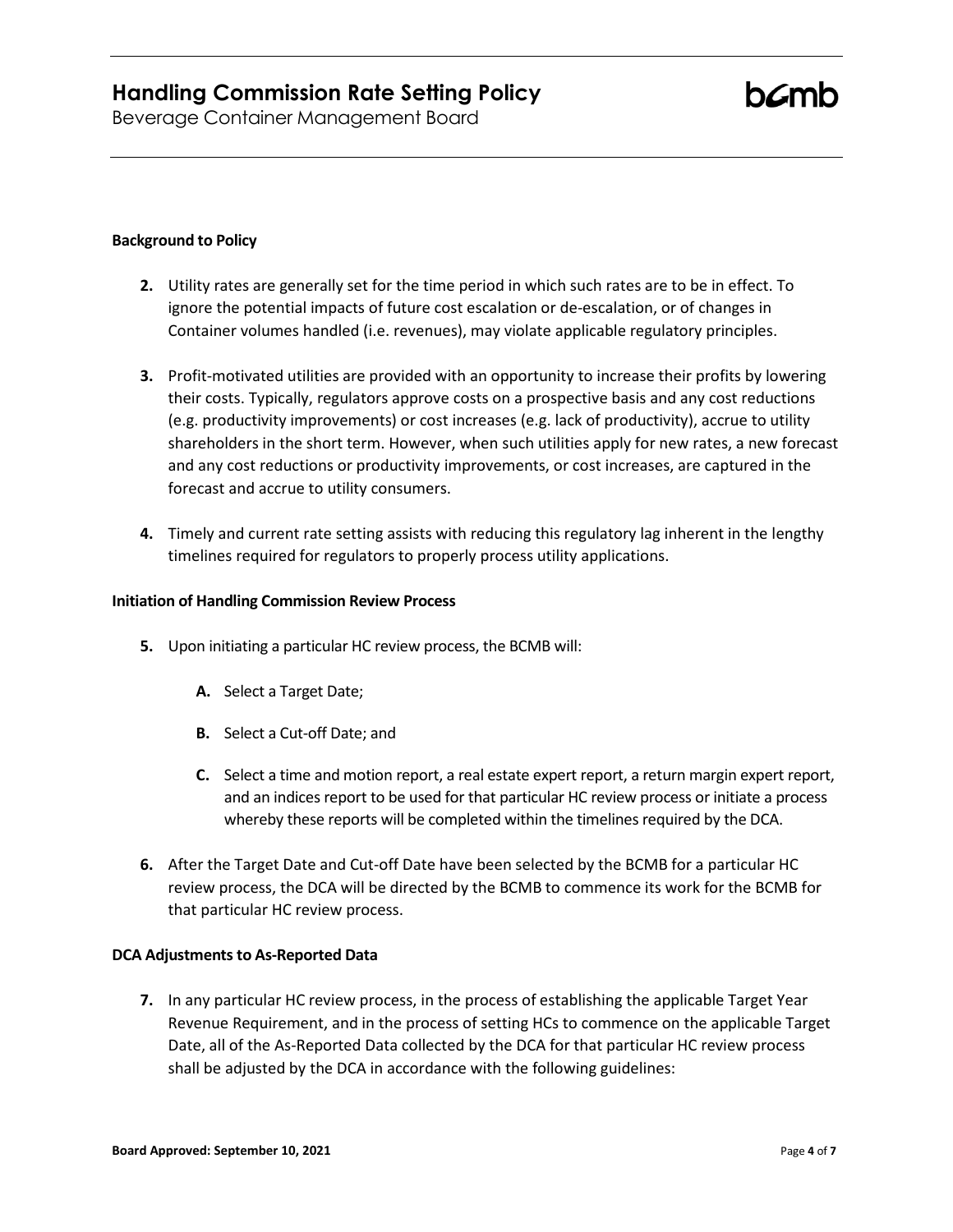Beverage Container Management Board

- **A.** The first adjustment to be undertaken by the DCA is to modify and adjust the As-Reported Data for each and every Depot in the Study System so as to align such As-Reported Data with all BCMB by-laws and policies, all applicable regulatory precedents, and all applicable principles of utility rate setting, as applied to the Depot network., taking into consideration as deemed appropriate by the DCA those of Dr. Bonbright's Principles of Public Utility Rates which reasonably apply to the Depot network at the time of such alignment. The DCA will apply the results of the real estate expert report and the return margin expert report as deemed appropriate by the DCA and in accordance with the appropriate BCMB policies. These modifications and adjustments will result in the applicable As-Adjusted Data for such Depots;
- **B.** The second adjustment to be undertaken by the DCA is to escalate the As-Adjusted Data for each and every Depot in the Study System so that the As-Adjusted Data for such Depots aligns with the applicable Cut-off Date. The aggregated result of this adjustment is referred to in this Policy as the "As-Adjusted Study System;" and
- **C.** The third adjustment to be undertaken by the DCA is to escalate the aggregate data of the As-Adjusted Study System in order to fully represent all Depots in Alberta, including those Depots that did not file a UCA with the BCMB for the Selected Reporting Period. The aggregated result of this adjustment is referred to in this Policy as the "As-Adjusted Total System."

### **DCA Determines Recommendations for Target Year Revenue Requirement and Target Year Container Stream Cost Allocation**

- **8.** In any particular HC review process, in the process of setting HCs to commence on the applicable Target Date, and after completing the adjustments outlined in Clause 7 of this Policy for that particular HC review process, the DCA will be directed by the BCMB to take the following steps:
	- **A.** The DCA shall determine the Container Volume Forecast to be used for that Target Year, including the use of actual data where reasonable;
	- **B.** The DCA shall then use the Projected As-Adjusted Total System for that particular HC review process and the Container Volume Forecast for that Target Year as the basis to establish the DCA's recommendations to the BCMB for the Target Year Revenue Requirement for that particular HC review process;
	- **C.** The DCA shall then use that Target Year Revenue Requirement, the Container Volume Forecast for that Target Year, and the results of the time and motion report to be used for that particular HC review process, as the basis to establish the DCA's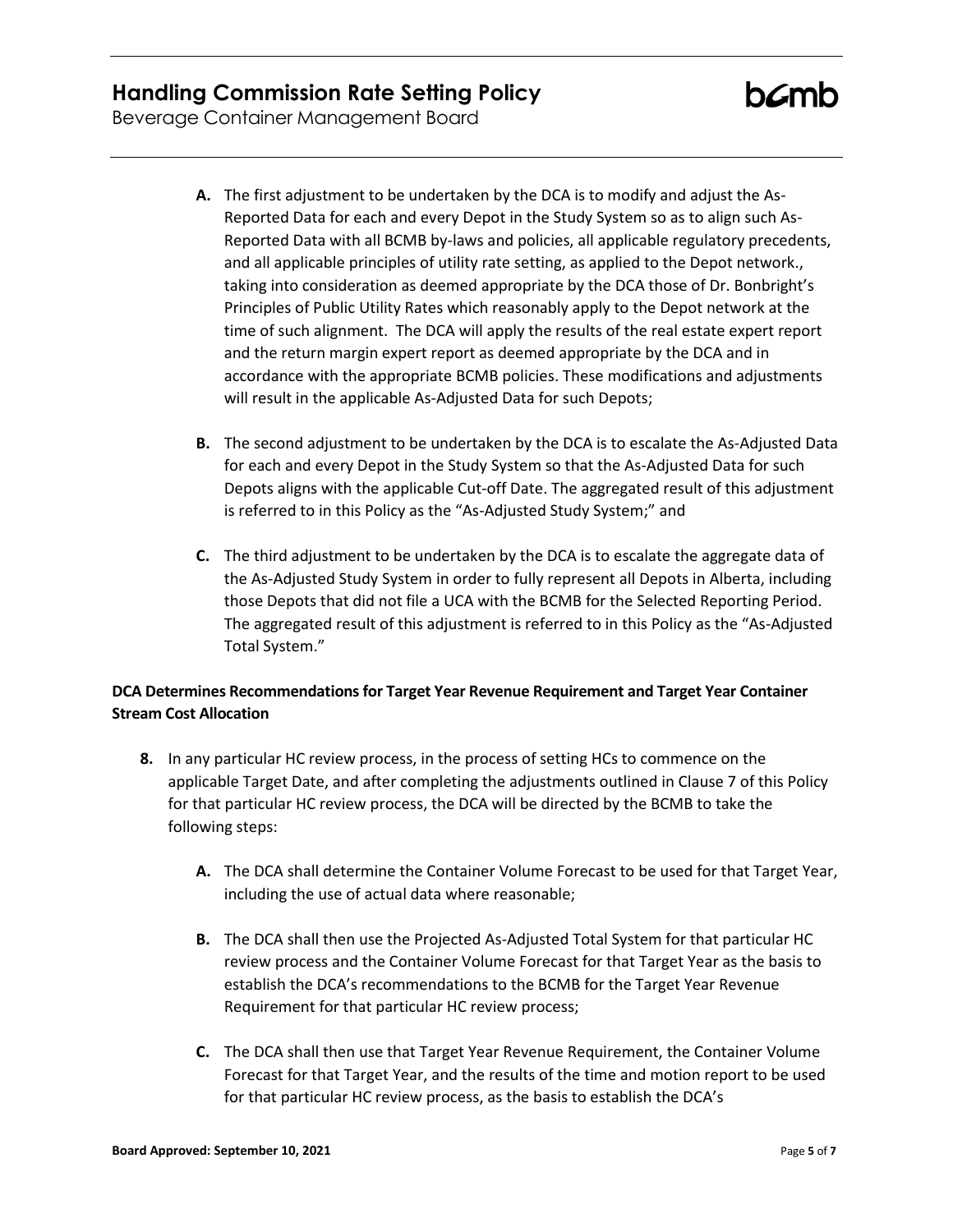Beverage Container Management Board

recommendations to the BCMB for the Target Year Container Stream Cost Allocation for that particular HC review process;

- **D.** Additionally, the DCA shall allocate the Target Year Container Stream Cost Allocation into a Handling Commission and a Depot Viability Handling Commission for each container stream. The Depot Viability Premium will add 1.5 cents for each of the first 1.5 million containers shipped to the CSA by every Depot, other than a Class D Depot, in every calendar year commencing January 1, 2022, excepting refillable containers and regardless of whether there is a change in effective control of the depot or a change of permit holder at the depot location.
- **9.** In any particular HC review process, in the process of setting HCs to commence on the applicable Target Date, after completing the Facilitated Negotiations for that particular HC review process, if any, after the BCMB's Board Meeting, and after completing any arbitration proceedings for that particular HC review process, if any, the DCA will be directed by the BCMB to take the following steps:
	- **A.** Prior to the final decision by the BCMB regarding the new HCs resulting from that particular HC review process and to the extent necessary, the DCA shall:
		- i. revise the applicable Target Year Revenue Requirement and the applicable Target Year Container Stream Cost Allocation to incorporate all decisions regarding the policies, methodologies, indices, formulas and other valuations which resulted from that particular HC review process; and

### **DCA Determines Recommendations for Implementation Year Revenue Requirement, Implementation Year Container Stream Cost Allocation**

- **10.** If the Target Date and the Implementation Date for a particular HC review process are the same date, then such Target Date shall become the Implementation Date for that particular HC review process, and the Implementation Date adjustment contained in Clause 12 of this Policy will not be required for that particular HC review process.
- **11.** In any particular HC review process, in the process of setting HCs to commence on the applicable Implementation Date, after the DCA has taken the steps outlined in Clause 10 of this Policy, and only if the applicable Target Date is different from the applicable Implementation Date, the DCA will be directed by the BCMB to take the following additional steps:
	- **A.** replace the applicable Target Year Revenue Requirement with the applicable Implementation Year Revenue Requirement and then determine the Implementation Year Container Stream Cost Allocation for that particular HC review process, based on the applicable Implementation Date rather than the applicable Target Date and